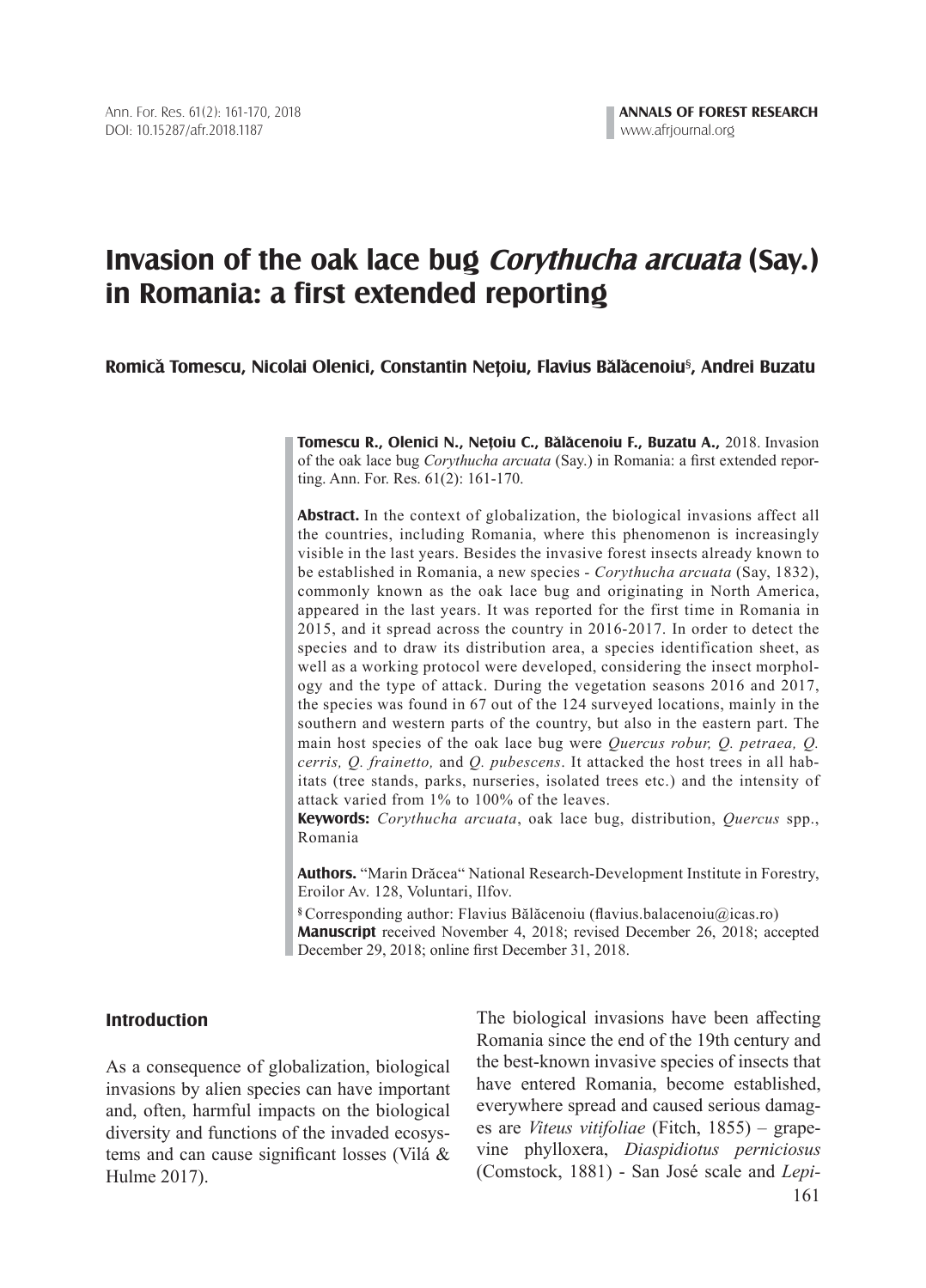*notarsa decemlineata* (Say, 1824) - Colorado potato beetle (Pașol et al. 2007). However, this phenomenon is becoming more and more visible in the recent years, following the integration of Romania into the European Union, when customs checks at border crossing points were reduced and the transportation of goods and persons greatly increased (Olenici & Duduman 2016).

In the Romania's forests, the most important invasive forest insects are *Hyphantria cunea* (Druy, 1773) (Simionescu et al. 1971), *Parectopa robiniella* Clemens, 1863 and *Macrosaccus robiniella* (Clemens, 1859) (Nețoiu & Tomescu 2006), as well as *Ips duplicatus* (Sahlberg, 1836), the latter generating major disturbances in some stands of Norway spruce (*Picea abies* (L.) H. Karst) during the last decade (Olenici et al. 2011). Recently, a new alien insect species, *Corythucha arcuata* (Say, 1832) (Heteroptera: Tingidae) - the oak lace bug (OLB), was reported in Romania (Don et al. 2016, Chireceanu et al. 2017a, b) affecting especially the oak species.

*C. arcuata* is a species originating in North America, which appeared for the first time in Europe in 2000, in Italy (Bernardinelli & Zandigiacomo 2000), after which it arrived in Turkey in 2002 (Mutun 2003). In the meantime, its distribution area extended and OLB arrived closer to Romania. In 2012 it was observed in Bulgaria (Dobreva et al. 2013) and in 2013 in Hungary (Csóka et al. 2013), Croatia (Hrašovec et al. 2013) and Serbia (Pap et al. 2015).

The species spread quite rapidly in the invaded countries. In Turkey, a few years after first record, OLB affected an area of about 28,116 km<sup>2</sup> (Mutun 2008). In Bulgaria, in just five year after the first record, *C. arcuata* invaded most of country, where about 85% of the leaves display discoloration (Simov et al. 2018).

In Europe, OLB was found mainly on indigenous and exotic oak species, such as: *Q. bicolor* Willd., *Q*. *cerris* L., *Q. frainetto* Ten., *Q. hartwissiana* Steven, *Q. macranthera* Fisch. & C.A.Mey. ex Hohen., *Q. macrocarpa* Michx., *Q. petraea* (Matt.) Liebl., *Q. petraea* subsp. *iberica* (Steven ex M. Bieb.) Krassiln., *Q*. *pubescens* Willd., *Q. pyrenaica* Willd., *Q*. *robur* L., *Q. robur* subsp. *pedunculiflora* (K. Koch) Menitsky, *Q*. *virgiliana* (Ten.) Ten. (Bernardinelli & Zandigiacomo 2000, Forster et al. 2005, Dioli et al. 2007, Mutun et al. 2009, Csóka et al. 2013, Dobreva et al. 2013, Hrašovec et al. 2013, Don et al. 2016, Neimorovets et al. 2017, Simov et al. 2018). Insects of different developmental stages or only symptoms of attack were also noted on leaves of *Acer laetum* C.A. Meyer, *Castanea sativa* Mill., *Malus sylvestris* (L.) Mill., *Prunus avium* (L.) L., *Rosa canina* L., *Rubus idaeus* L., *R*. *ulmifolius* Schott, *Robinia pseudoacacia* L. and *Ulmus minor* Mill. (Hrašovec et al. 2013, Neimorovets et al. 2017, Simov et al. 2018).

The adults and nymphs feed on the lower side of the leaves of the host tress, producing numerous characteristic black spots, while on the upper side of the leaves the typical symptom is chlorotic discoloration (Bernadinelli 2006, Mutun et al. 2009). In the case of heavy infestations, the pest can cause tree defoliation or increase the susceptibility of the host to various diseases or pests (Connell & Beacher 1947, Mutun et al. 2009, Dobreva et al. 2013).

Due to the damage caused to the trees in the places where it was reported in our country and in the neighbouring countries of Romania, this species should be considered a potential forest pest, mainly to oak forests wich covered 16.3 % of the total forested area (IFN 2018). Likewise, *Corythucha arcuata* can be considered as a potential pest to urban zone or of individual trees. Consequently, the aim of the research was to obtain information on the pest invasion within our country.

# **Materials and methods**

In order to detect the presence of *C. arcuata* and to collect the data in the field, a species identification sheet, as well as a working pro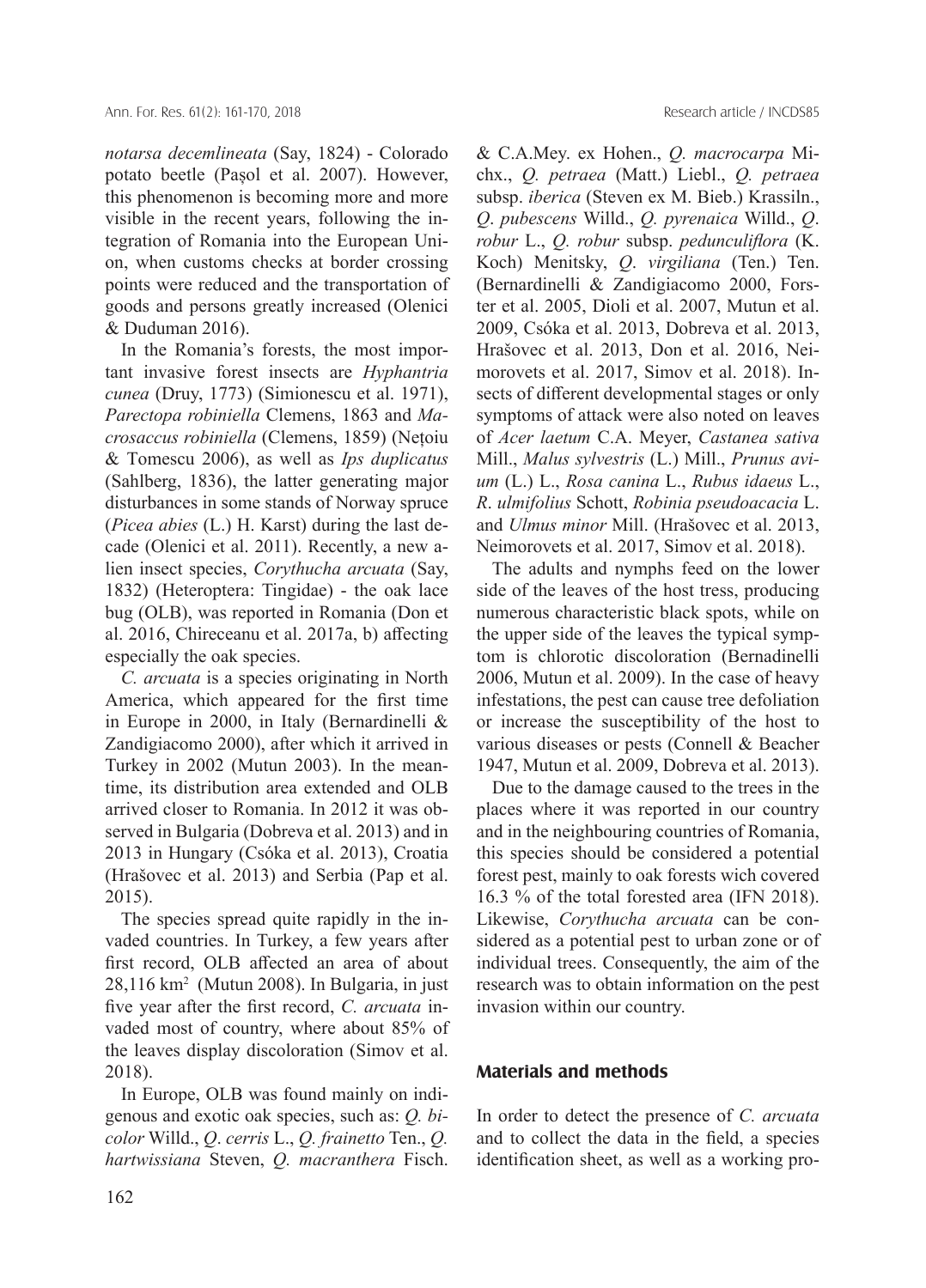tocol were developed. The selection of the survey points was made considering the presence of the host species. Observations have been conducted on itinerary in 124 locations (Table 1, Supporting Information), both within the national forest fund (forest nurseries, plantations, tree stands etc.), and within parks and green areas or on isolated trees. ,

During the growing seasons of 2016 and 2017, data were collected regarding the presence/absence of the species and the intensity of the attack (expressed as percentage of injured leaves). The attack intensity was assessed by the degree of foliage fading, as a deviation from the normal colour of the host tree leaves. For separing the decolouration caused by *C. arcuata* from that cause by other factors (drought, pathogens, other insects etc.) we used a visual assessment considering the both sides of the leaf (Figure S1, Supporting Information). If on the upper face were observed yellowish to brownish spots and the underside of the affected leaves had adults, nymphs, shed skins and dark excrement scattered all around the leave (Mutun et al. 2008) then it was considered an attack caused by OLB.

In the statistical analyses, the data concerning the proportions were arcsine transformed  $(x' = arcsin$  (sqrt $(x)$ ), to normalize the distributions and to ensure the homogeneity of variances (Zar 2010). The normality of distributions and equality of variances were checked using the Shapiro test and Levene test, respectively. Because the assumption of distribution normality was not fulfilled, the analysis of variance was performed using the Kruskal-Wallis test.

#### **Results**

Considering the evaluation methods described above, i.e. the presence of adults, nymphs and black spots characteristic on the lower side of the leaves or the chlorotic discoloration on the upper side, the species was found in 67 locations, out of the 124 observation places (Table

#### S1 Supp. Info, Figure 1).

The species was found in various types of forests ecosystems (Figure 2A, B), the species was found in various types of forest ecosystems. At the lowest altitudes, it is established in meadow forests, in greyish oak and downy oak mixed thermophilic forests, or in common oak and Hungarian oak mixed thermophilic forests, while at higher altitudes it is found in common oak or sessile oak forests, or even in hilly mesophilic forests. The forests of common oak and the mixed forests of common oak and Hungarian oak that surround the city of Bucharest and extend within Giurgiu county, as well as the mixed forests of greyish oak and downy oak within Călărași county suffered a higher intensity attack (60-100%) than other oak forests within the country.

Tree stands were observed in the most locations (35), but OLB was also found on isolated trees (20 locations) or in parks (8 locations). The remaining observation places were located in other habitat types (plantations, seed orchards, alignments or tree nurseries).

Out of the three most common types of habitat affected by OLB, the trees in the parks were most severely attacked (40%), while the isolated trees and tree stands have an average attack intensity of 25% and 30%, respectively (Figure 3). However, there was no statistically significant differences between the average attack intensities in the three habitat types  $(p =$ 0.117).

Observations that focused on tree stands suggested that the intensity of the attack is much severe on the trees growing along the forest edge or in the full light, than on the trees inside the stand, the differences in the values reaching up to 60%. For example, at the Ciolănești observation point the trees inside the stand had only traces of attack (>5%) and the trees growing along the forest edge or in the full light were more severely affected (60- 70%).

The altitudes where the presence of OLB was reported varied from 34 m (Călăraşi) to 534 m (Baciu-Cluj), and the annual average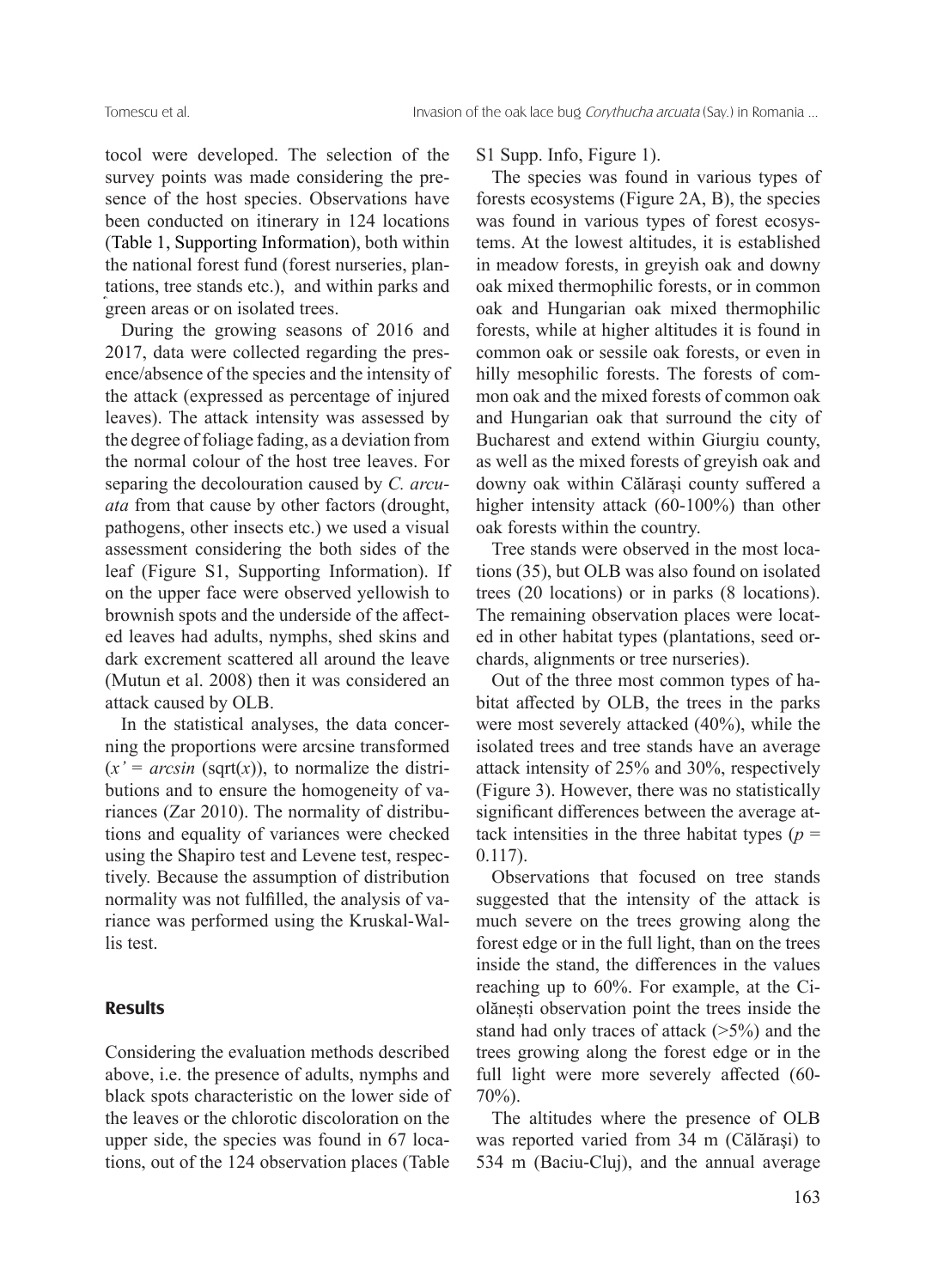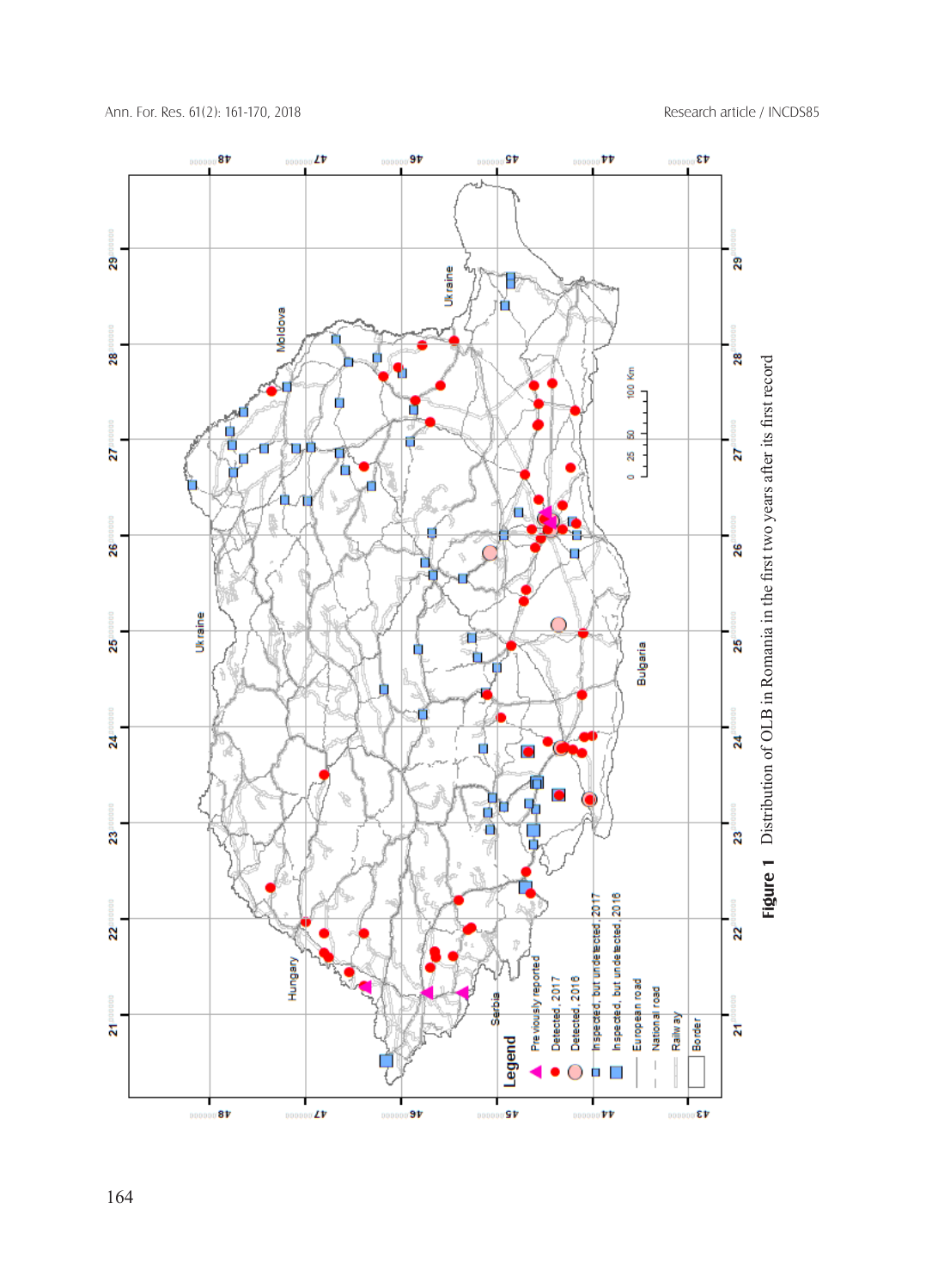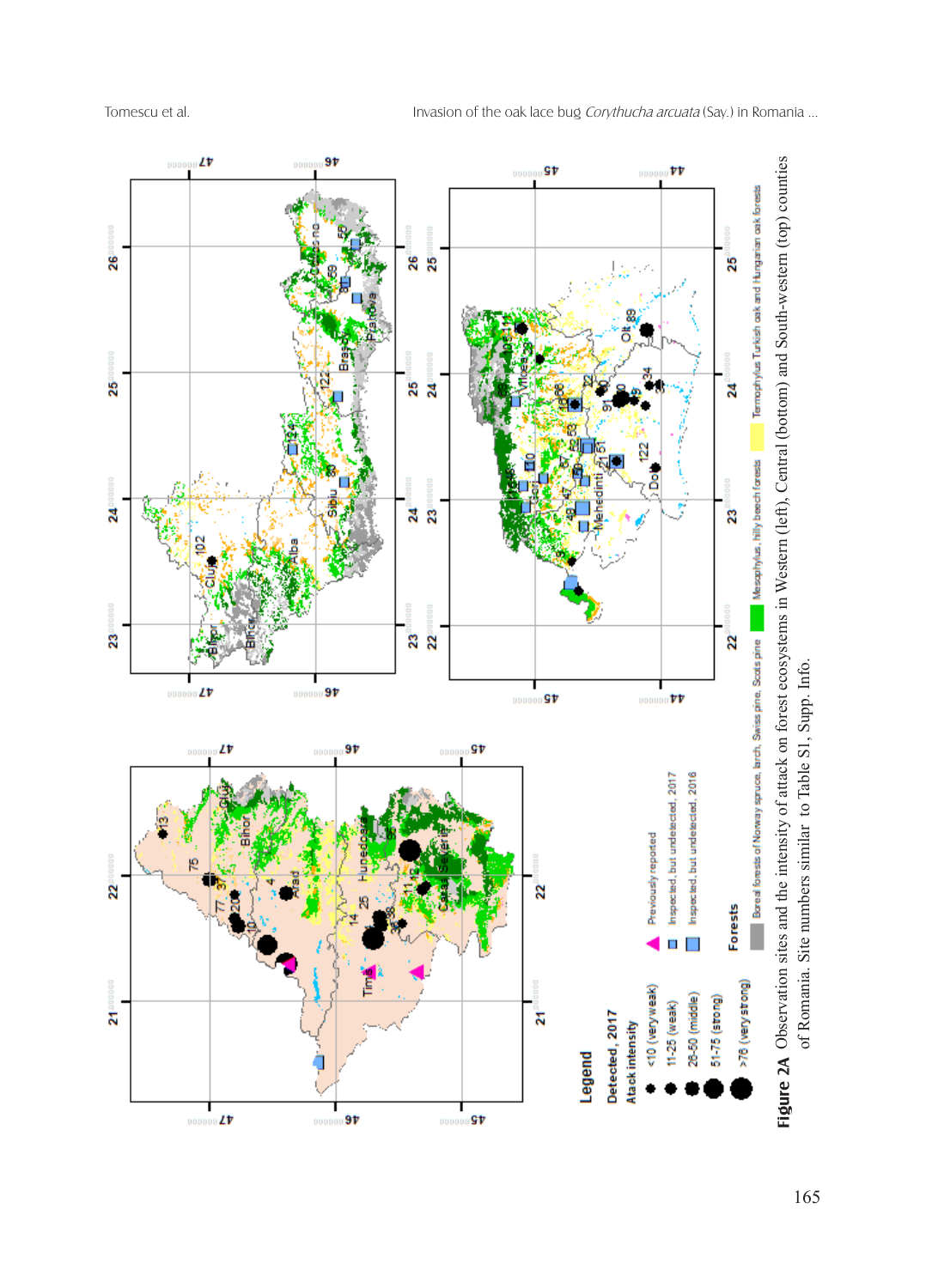

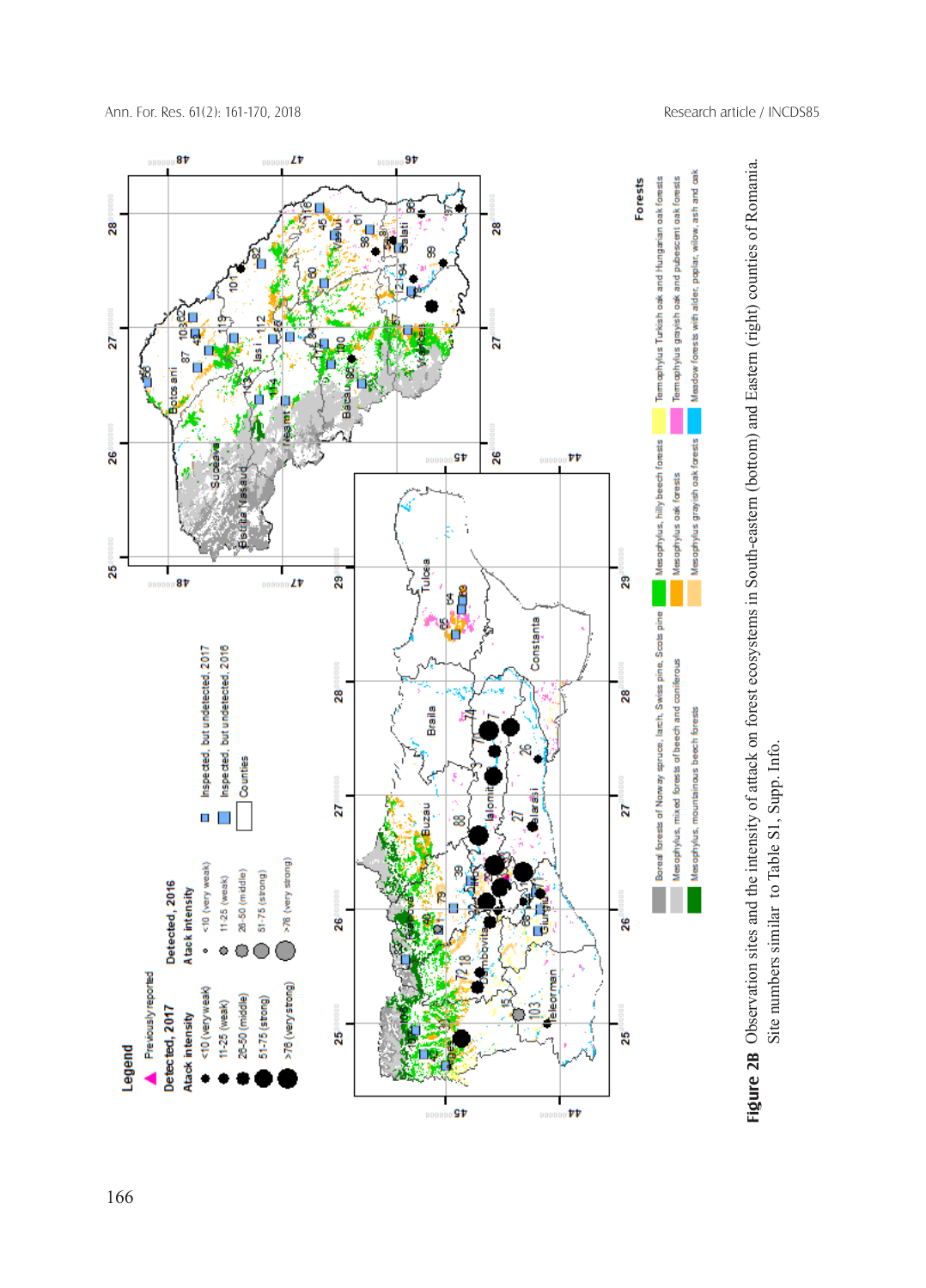temperature varied from 8.2°C (Baciu-Cluj) to 11.7°C (Eşelniţa-Mehedinţi), the average temperature of the coldest month varies between -4.5°C (Călăraşi) and -0.8°C (Caransebeș), while the average temperature of the hottest month is between 18.9°C (Baciu-Cluj) and 28°C (Călărași). The annual average rainfall in those places varies between 419.6 mm (Hanu Conachi-Galaţi) and 860 mm (Ineu-Arad) and the average rainfall of the driest month between 14.3 mm (Macea-Arad) and 50 mm (Ineu-Arad), while the average rainfall of the wettest month is between 61.7 mm (Hanu Conachi-Galați) and 120 mm (Ineu-Arad). Consequently, the values of De Martonne aridity index vary between 20.46 (Hanu Conachi-Galați) and 45.98 (Ineu-Arad) (Table S1-S2 Supp. Info.).

In the 67 locations where the species was detected, it was found mainly on various species of *Quercus* (*Q. robur*, *Q. cerris*, *Q. frainetto*, *Q. petraea, Q. pubescens*), but also on *Ulmus minor* Mill. (1 location), *Tilia platyphyllos*  Scop. (2 locations), *Tilia tomentosa* Moench (3), and *Prunus cerasifera* Ehrh. (1 location).

### **Discussions**

*C. arcuata* was for the first time observed in Romania in August 2015, within "Pavel Covaci" University Botanical Garden of Macea (Don et al. 2016) and later, on 20 October 2015 in Arad (Rădac et. al. 2017). Several months



deviation) in the main sampled habitats **Figure 3** Intensity of the attack (mean  $\pm$  standard

later, in August 2016, the species was identified both around the municipality of Bucharest (Chireceanu et al. 2017), and at Băicoi, in Prahova county (this study). During 2016 it was also noted in other two locations in the western part of the country, at Timișoara and Denta (Rădac et al., 2017), but also in Dolj county (at Craiova and Balasan) and in Teleorman county, at Ciolănești (this study). Perhaps the species was present already in 2016 in many other locations, but the number of observation places was very low and thus its presence was not detected.

All the above-mentioned places are located in the southern part of the country, but in 2017 the species was found far northern, both in the western and the eastern parts of Romania, at distances of up to 350 km from the previously known infested places. That means either a very high speed of spreading, or the occurrence of the species in Romania several years earlier than first detection. It is known that the species has spread fast in southern and central part of Europe (Csepelényi et al. 2017a, Jurc  $& \text{Jurc } 2017, \text{ Simon et al. } 2018), \text{ as well as}$ in Turkey (Mutun et al. 2009, Küçükbasmaci 2014, Çerçi & Koçak 2016), and Russia (Neimorovets et al. 2017). However, it seems that the species entered Romania already in 2013, a year when symptoms like those cause by OLB attack were noted by two of the authors (R.T. and C.N.) at oak trees in the southern part of the country, but there have been no specific investigations to determine their cause at that time. This hypothesis is supported by the fact that OLB had already been noted in 2012 in Bulgaria (Dobreva et al. 2013) and in 2013 in Hungary and Serbia (Csóka et al. 2013, Pap et al. 2015).

By the end of 2017, OLB was found in the central part of the country only at Baciu, Cluj county, although common oak and sessile oak are widespread in that area. Consequently, the general distribution of OLB in Romania at this time supports the hypothesis that this species entered the territory of the country both from south and from west, and that its spread was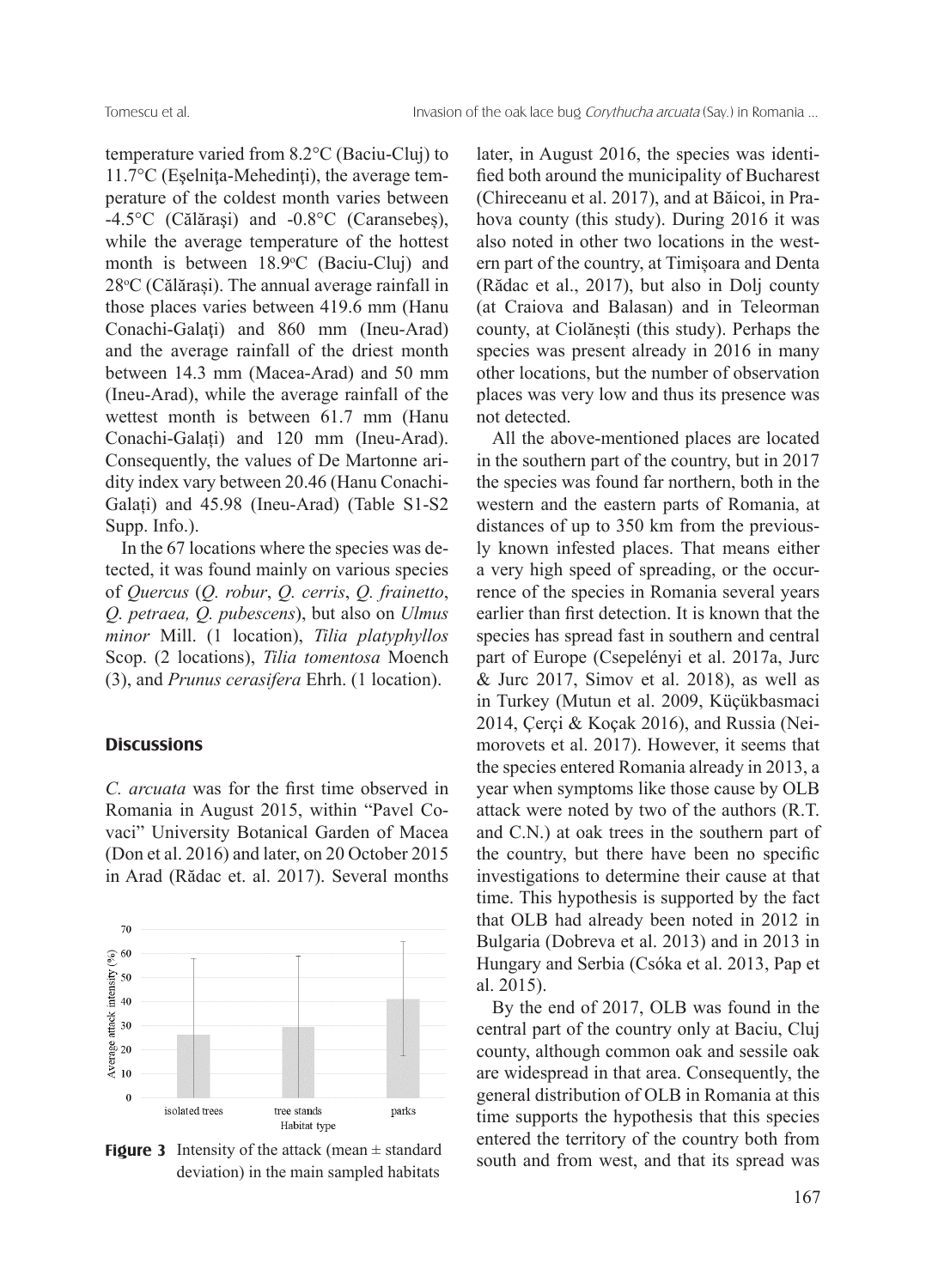aided by intense road and railway transport, like in the other countries (Dobreva et al. 2013, Jurc & Jurc 2017, Simov et al. 2018).

Even if we accept the hypothesis that the species arrived in Romania since 2013 or even earlier, we should note that the invasion process occurred much faster than the invasions of other species which spread quite rapidly in Romania, like *Cameraria ohridella* Deschka & Dimić, 1986.

OLB occurs wherever the host species are present, in tree stands, nurseries, parks, seed orchards (Jurc & Jurc 2017, Neimorovets et al. 2017, Simov et al. 2018), and the sun-exposed trees (in parks, forest stand edges etc.) seem to be more severe attacked, as noted by Kay et al. (2007) and Barber (2010). However, in our study the attack intensity in the three habitat types does not significantly differ because the infestation varied very much from place to place, observations being conducted both in the zone with established populations with high population density, and on the "invasion front line", with lower population density.

The climatic conditions in the locations where OLB was found in Romania are similar with those in some states of North America, where the species is native. Moreover, in its native area, the species survive even in more extreme conditions (Bernardinelli 2006a) so that it is no surprise that the species survived in the south-eastern part of Hungary during the relatively cold winter of 2016–2017 (Csepelényi et al. 2017b) and also in the western and southern parts of Romania.

The indigenous species of *Quercus* (*Q*. *cerris*, *Q*. *frainetto*, *Q*. *petraea*, *Q*. *pubescens*, *Q. robur*, *Q. robur* subsp. *pedunculiflora*), which are hosts of the insect in Romania, were already mentioned from other countries and all of them seem to be suitable food sources for this insect species (Bernardinelli 2006b), while trees of *Q. rubra* L., present in three different places (Bucharest, Voluntari and Călărași) in the proximity of infested trees of indigenous oaks were not attacked. Similar symptoms of attack and similar insects were noted on leaves

of *U. minor*, *P. cerasifera*, *T. tomentosa* and *T. platyphyllos*, and the last three species seem to be new hosts of *C. arcuata*. However, new investigations are necessary, because such symptoms are caused on leaves of *Tilia* and *Prunus* also by *Stephanitis pyri* (Fabricius, 1775) and the two lace bug species are very similar in their habitus (Golub & Soboleva 2018).

The intensity of the attack in 2016-2017 varied greatly from one place to another and in most places (77.6%) of those in which the pest was found, the intensity of the attack was below 50%. However, in the southern and the western parts of the country, there were places with severe infestations and attack on 70- 100% of the leaves. In the same period, severe infestations and OLB outbreaks were reported in the eastern part of Hungary, even at the border with Romania (Csepelényi et al., 2017), as well as in the southern part of Russia (Neimorovets et al. 2017). This indicates that the species has a high reproduction potential, several generations per year (2-3), very favourable multiplication and spreading conditions (numerous host species spread over wide areas crossed by roads and/or railways with heavy traffic and the lack of any natural limitative factors in this invasion stage).

#### **Conclusions**

During the investigation period of 2016-2017, *C. arcuata* was found in Romania in 67 locations, out of 124 inspected places. OLB was found on a wide range of host species, most frequently on *Q. robur*, *Q*. *frainetto*, *Q*. *petraea*, *Q*. *cerris,* and *Ulmus minor.* Similar symptoms and insects were found on leaves of *T. platyphyllos*, *T. tomentosa*, *and P. cerasifera*, species which appear to be new hosts of OLB in Europe. The current paper represents the first extensive inventory in Romania on the occurrence of *C. arcuata.*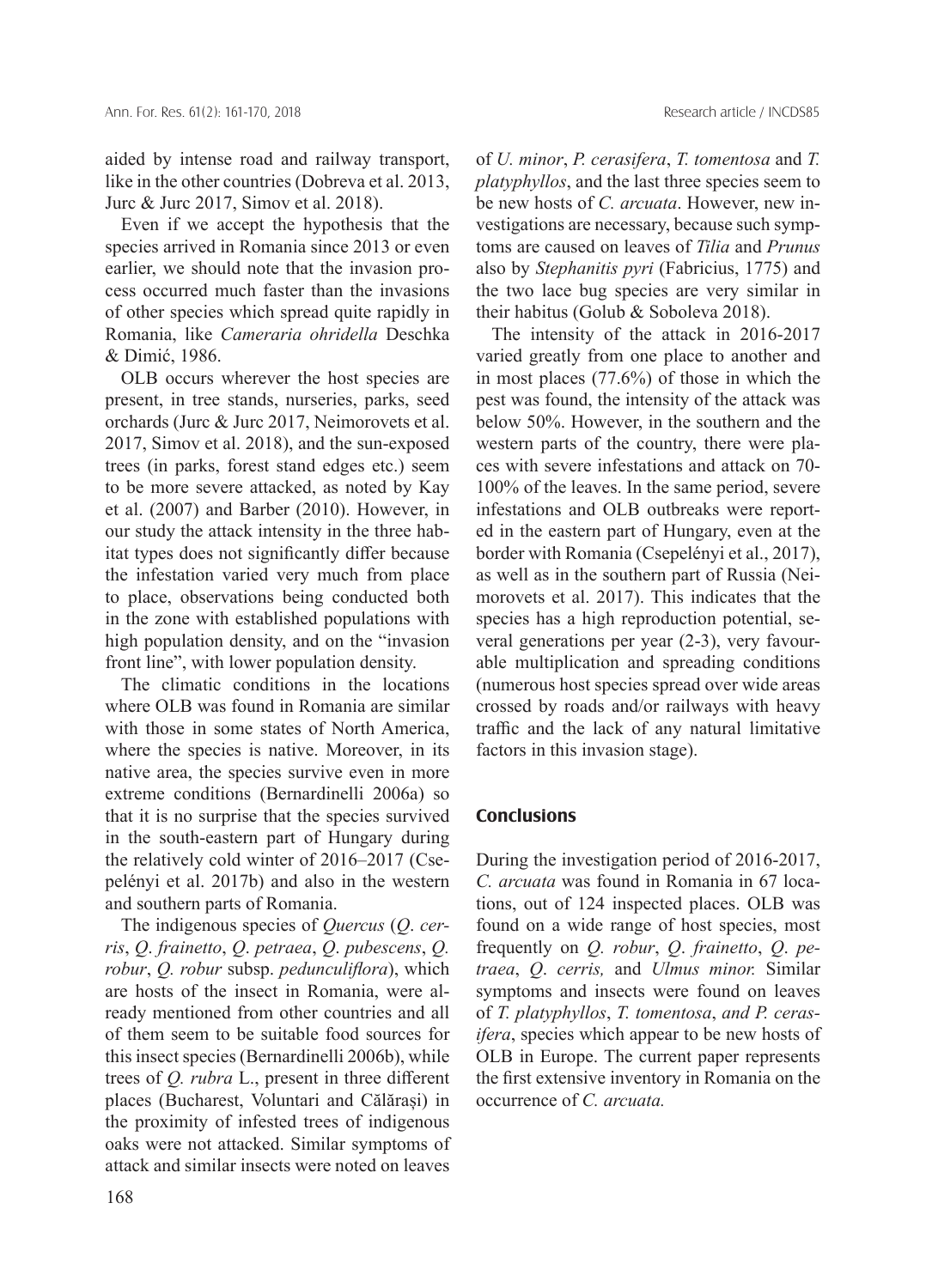#### **Acknowledgments**

The data for this paper were collected within the project PN16330105 "Detecting invasive forest insect species in Romania and establishing their area of distribution", while preparing the article was supported by the projects PN18040101 "Bioecology of the new insect pest species from deciduous forests for the purpose of establishing new control methods", PN18040109 "The use of modern technologies in the surveillance of insect pest populations" and PN 18040110 "Biology and ecology of *Xylosandrus germanus*". We thank to all our colleagues from project PN16330105.

# **References**

- Barber N.A., 2010. Light environment and leaf characteristics affect distribution of *Corythuca arcuata* (Hemiptera: Tingidae). Environmental Entomology 39(2): 492-497. DOI: 10.1603/ EN09065
- Bernardinelli I., Zandigiacomo P., 2000. Prima segnalazione di *Corythucha arcuata* (Say) (Heteroptera, Tingidae) in Europa [First record of the oak lace bug *Corythucha arcuata* (Say) (Heteroptera, Tingidae) in Europe]. Informatore Fitopatologico 50(12): 47-49.
- Bernardinelli I., 2006a. European host plants and potential distribution of *Coryhucha arcuata* (Say) (Heteroptera: Tingidae). In: Csóka Gy, Hirka A., Koltay A (eds.), Biotic damage in forests. Proceedings of the IUFRO WP 7.03.10 Symposium, Mátrafüred, Hungary, 12-16 September, 2004. Hungarian Forest Research Institute, Mátrafüred, pp. 10-17.
- Bernardielli I., 2006b. Potential host plants of *Corythucha arcuata* (Het., Tingidae) in Europe: a laboratory study. Journal of Applied Entomology 130(9-10): 480-484. DOI: 10.1111/j.1439-0418.2006.01098.x
- Çerçi B., Koçak Ö., 2016. Contribution to the knowledge of Heteroptera (Hemiptera) fauna of Turkey. Journal of Insect Biodiversity 4 (15): 1-18. DOI: 10.12976/ jib/2016.4.15
- Chireceanu, C., Teodoru, A., Chiriloaie, A., 2017a. First record of oak lace bug *Corythucha arcuata* (Tingidae: Heteroptera) in Romania. In: Trichkova T., Tomov R., Vladimirov V., Kalcheva H., Vanev Y., Uludağ A., Tyufekchiev V. (eds.), Book of Abstracts, 7th ESENIAS Workshop with Scientific Conference 'Networking and Regional Cooperation Towards Invasive Alien Species Prevention and Management in Europe', 28–30 March 2017, IBER-BAS, ESENIAS, Sofia, Bulgaria, p. 97.
- Chireceanu, C., Teodoru, A., Chiriloaie A., 2017b. New records of the oak lace bug *Corythucha arcuata* (Say,

1832) (Hemiptera: Tingidae) in Southern Romania. Acta Zoologica Bulgarica Suppl. 9: 297-299.

- Connell W.A., Beacher J.H., 1947. Life history and control of the oak lace bug. Bulletin of the University of Delaware Agricultural Experiment Station 265: 5-28.
- Csepelényi M., Hirka A., Szénási Á., Mikó Á., Szőcs L., Csóka G., 2017a. Az inváziós tölgy csipkéspoloska *Corythucha arcuata* (Say, 1832) gyors terjeszkedése és tömeges fellépése Magyarországon [Rapid area expansion and mass occurrences of the invasive oak lace bug *Corythucha arcuata* (Say 1932) in Hungary]. Erdészettudományi Közlemények 7 (2): 127-134. DOI: 10.17164/EK.2017.009
- Csepelényi M., Hirka A., Mikó Á., Szalai Á., Csóka Gy., 2017b. A tölgy-csipkéspoloska (*Corythucha arcuata*) 2016/2017-es áttelelése Délkelet-Magyarországon. [Overwintering success of the oak lace bug (*Corythucha arcuata*) in 2016/2017 at South-eastern Hungary]. Növényvédelem 78 (53) 7: 285-288.
- Csóka G., Hirka A., Somlyai M., 2013. A tölgy csipkéspoloska (*Corythuca arcuata* Say, 1832 - Hemiptera, Tingidae) első észlelése Magyarországon [First record of oak lace bug (*Corythuca arcuata* Say, 1832) in Hungary]. Növényvédelem 49 (7): 293-296.
- Dioli P., Forini I.G. Moretti M., Salvetti M., 2007. Note sulla distribuzione di *Corythucha arcuata* (Insecta, Heteroptera, Tingidae) in Cantone Ticino (Svizzera), Valtellina e alto Lario (Lombardia, Italia) [Notes on the distribution of *Corythucha arcuata* (Say, 1832) (Insecta, Heteroptera, Tingidae) in the Alps and Pre-Alps of Lombardy (Italy) and Canton Ticino (Switzerland).]. Il Naturalista Valtellinese 18: 59-68.
- Dobreva M., Simov N., Georgiev G., Mirchev P., Georgieva M., 2013. First Record of *Corythucha arcuata* (Say) (Heteroptera: Tingidae) on the Balkan Peninsula. Acta Zoologica Bulgarica 65 (3): 409-412.
- Don I., Don C.D., Sasu L.R., Vidrean D., Brad M.L., 2016. Insect pests on the trees and shrubs from the Macea Botanical garden. Studia Universitatis 'Vasile Goldiş' Arad Seria Ştiinţe Inginereşti şi Agroturism 11 (2): 23- 28.
- Forester B., Giacalone I., Moretti M., Diolt P., Waremelinger B., 2005. Die amerikanische Eichennetzwanze *Corythucha arcuata* (Say) (Heteroptera, Tingidae) hat die Südschweiz erreicht [The American oak lace bug *Corythucha arcuata* (Say) (Heteroptera, Tingidae) has reached southern Switzerland]. Bulletin de la Société Entomologique Suisse 78: 317-323.
- Gancz V., Apostol J., Marcu C., Doniţă N., Bandiu. C, Biriş I.-A., 2008. Harta pădurilor pe unităţi ecosistemice [Forest Map of Romania-based on forest ecosystem types]. Editura Silvică, Bucureşti.
- Golub V.B., Soboleva V.A., 2018. Morphological differences between *Stephanitis pyri*, *Corythucha arcuata*  and *C. ciliata* (Heteroptera: Tingidae) distributed in the south of the European part of Russia. Zoosystematica Rossica 27(1): 142-145.
- Hrašovec B. Posarić D., Lukić I., Pernek M., 2013. Prvi nalaz hrastove mrežaste stjenice (*Corythucha arcuata*)